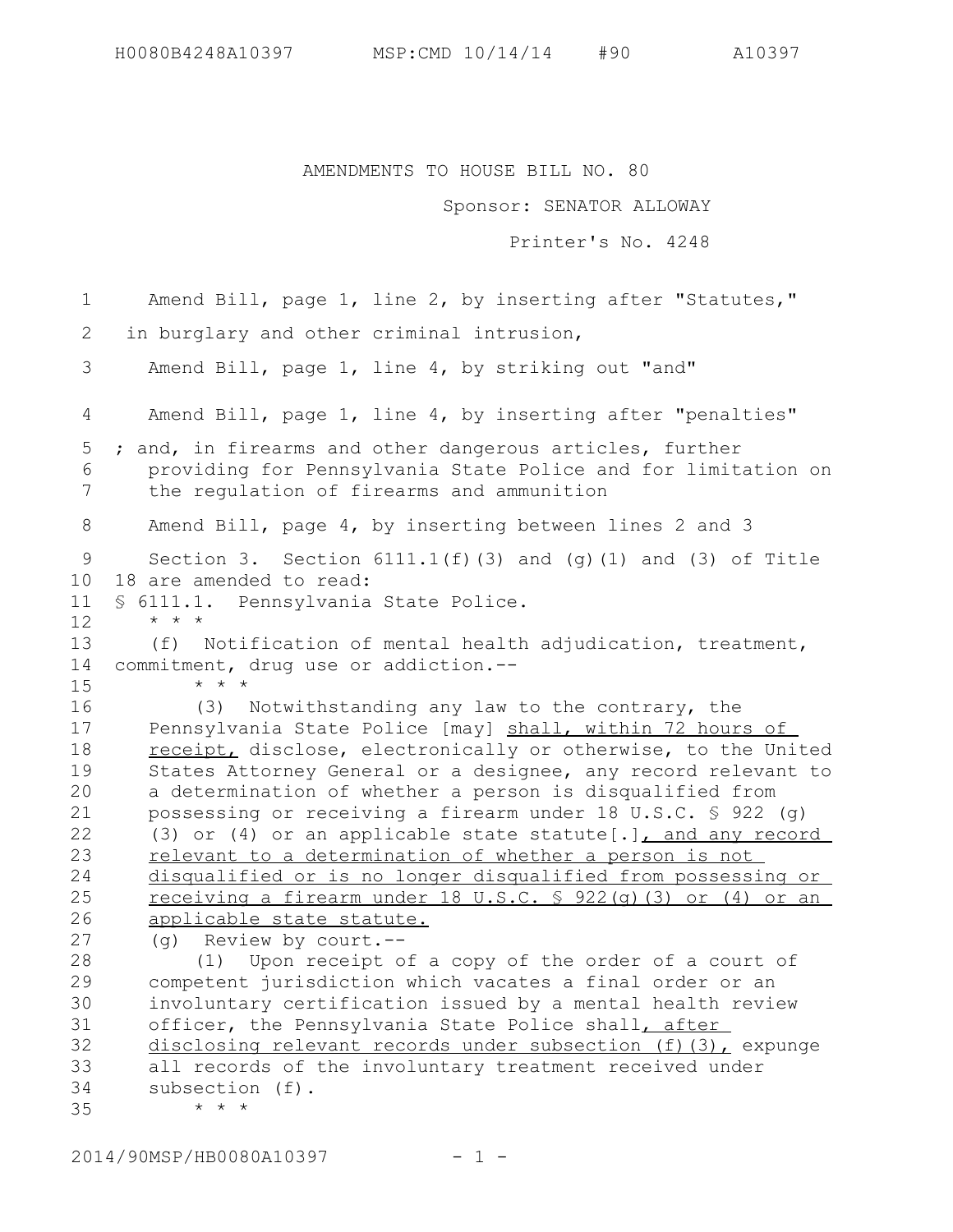(3) The Pennsylvania State Police, after disclosing relevant records under subsection (f)(3), shall expunge all records of an involuntary commitment of an individual who is discharged from a mental health facility based upon the initial review by the physician occurring within two hours of arrival under section 302(b) of the Mental Health Procedures Act and the physician's determination that no severe mental disability existed pursuant to section 302(b) of the Mental Health Procedures Act. The physician shall provide signed confirmation of the determination of the lack of severe mental disability following the initial examination under section 302(b) of the Mental Health Procedures Act to the Pennsylvania State Police. \* \* \* Section 4. Section 6120(b) of Title 18 is amended and the section is amended by adding subsections to read: § 6120. Limitation on the regulation of firearms and ammunition. \* \* \* (a.2) Relief.---A person adversely affected by an ordinance, a resolution, regulation, rule, practice or any other action promulgated or enforced by a county, municipality or township prohibited under subsection (a) or 53 Pa.C.S. § 2962(g) (relating to limitation on municipal powers) may seek declaratory or injunctive relief and actual damages in an appropriate court. (a.3) Reasonable expenses.--A court shall award reasonable expenses to a person adversely affected in an action under subsection (a.2) for any of the following: (1) A final determination by the court is granted in favor of the person adversely affected. (2) The regulation in question is rescinded, repealed or otherwise abrogated after suit has been filed under subsection (a.2) but before the final determination by the court. (b) Definitions.--As used in this section, the following words and phrases shall have the meanings given to them in this subsection: "Dealer." The term shall include any person engaged in the business of selling at wholesale or retail a firearm or ammunition. "Firearms." This term shall have the meaning given to it in section 5515 (relating to prohibiting of paramilitary training) but shall not include air rifles as that term is defined in section 6304 (relating to sale and use of air rifles). "Person adversely affected." Any of the following: (1) A resident of this Commonwealth who may legally possess a firearm under Federal and State law. (2) A person who otherwise has standing under the laws of this Commonwealth to bring an action under subsection  $(a.2)$ . 1 2 3 4 5 6 7 8 9 10 11 12 13 14 15 16 17 18 19 20 21 22 23 24 25 26 27 28 29 30 31 32 33 34 35 36 37 38 39 40 41 42 43 44 45 46 47 48 49 50 51